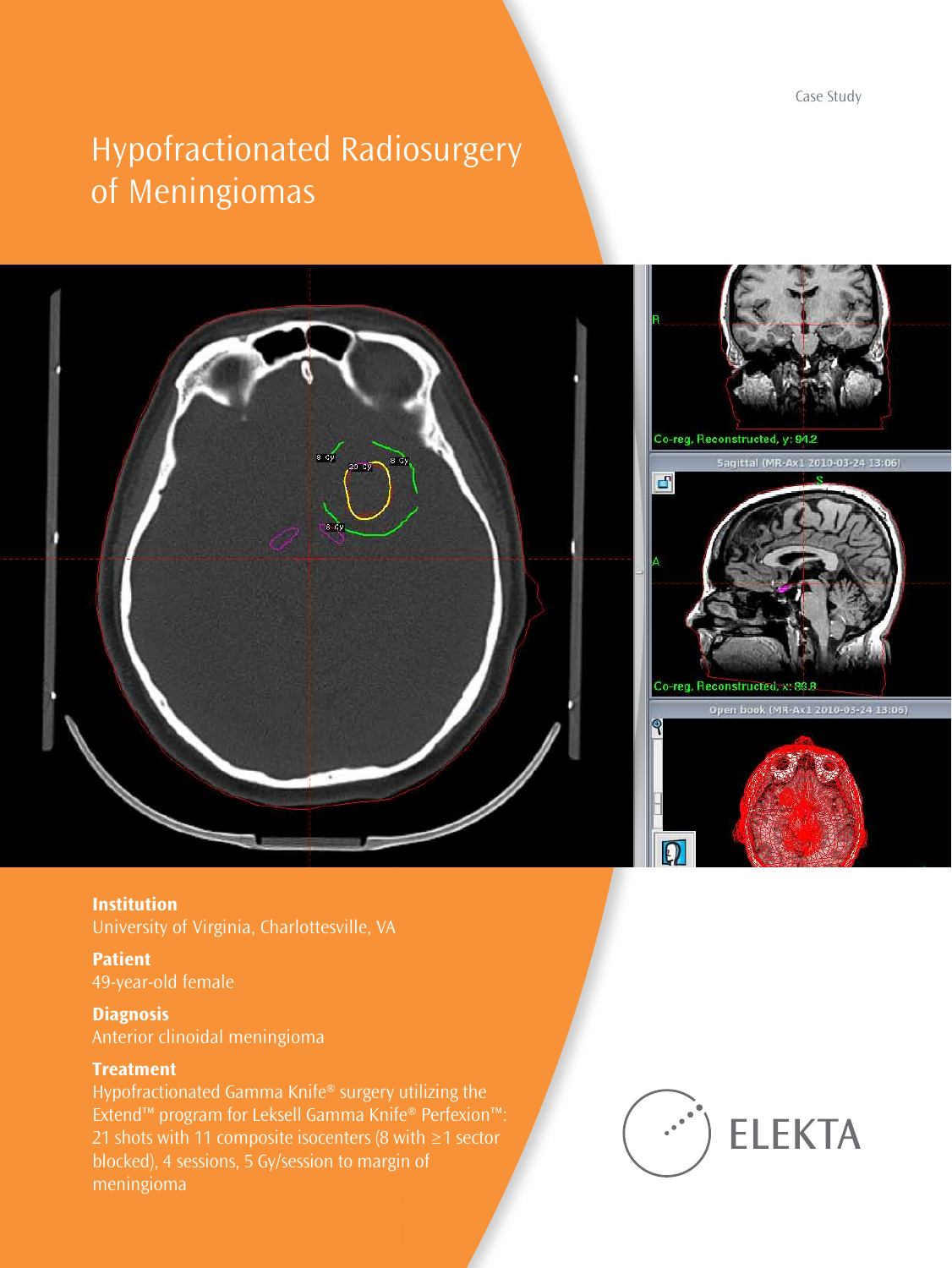



**Neurosurgeon:**  Jason Sheehan, M.D., Ph.D.

**Medical Physicist:** David Schlesinger, Ph.D.

**Radiation Oncologists:** James Larner, M.D., Ronald Kersh, M.D.

## Hypofractionated Radiosurgery of Meningiomas

The Extend program enables clinicians to use Leksell Gamma Knife Perfexion in a novel way: a hypofractionated or "multi-session" approach for patients with overly large benign skull base tumors or lesions too close to critical anatomy. In cases such as perioptic meningiomas, Extend radiosurgery—which uses a relocatable frame – reducing the risk of endangering the patient's vision by dividing the high single-fraction treatment radiation dose into several lower doses. Components include fixation devices, such as a vacuum assisted bite block and head support with vacuum pillow. Accurate repeat fixation is ensured with one-time use of a CT box to obtain precise stereotactic reference points, and subsequent repeat checks using reposition check instruments for each Gamma Knife session.

### **Patient diagnosis and history**

This 49-year-old patient previously presented to her local hospital's emergency department with lightening-like flashes and impairment in her left eye's central and peripheral vision, diagnosed as an ocular migraine. However, physicians also discovered a mass near the orbit of her left eye, diagnosed as an anterior clinoidal meningioma. The patient self-referred to Dr. Jason Sheehan at UVA.

#### **Treatment**

Jason Sheehan, M.D., Ph.D., associate professor in the neurosurgery and radiation oncology departments at UVA and co-director of UVA's Gamma Knife Center met with the patient and explained treatment alternatives. These included microsurgery, stereotactic single-session Gamma Knife surgery, multi-session (hypofractionated) Gamma Knife surgery, in addition to conservative management consisting of periodic clinical evaluation and MRI.

Because meningiomas are slow-growing lesions, an aggressive surgical approach was not indicated. However, due to the mass's proximity to the optic apparatus (optic nerve and chiasm), the risk of merely monitoring the mass's growth over time was unacceptable. Similarly, the high dose of single-session stereotactic radiosurgery could impact the patient's optic nerve and damage her vision.

The Extend program on Leksell Gamma Knife Perfexion offered an attractive option. Multi-session radiosurgery would exploit the radiobiological advantage of hypofractionation while providing the added precision of Gamma Knife surgery. At low radiation doses, normal cells have an increased survival rate because of their ability to repair sublethal damage before the next radiation fraction is delivered. Essentially, it would deliver an optimal dose to the tumor yet spare critical risk structures of any appreciable amount of radiation.

The patient had a custom dental mold created for the bite block, and CT and MRI scans performed and images fused to facilitate Gamma Knife surgery planning. The patient's four treatments were performed delivering 5Gy per session to the margin of the meningioma. The treatment time was approximately 40 minutes per fraction and encompassed an irradiated volume of 5.6cc.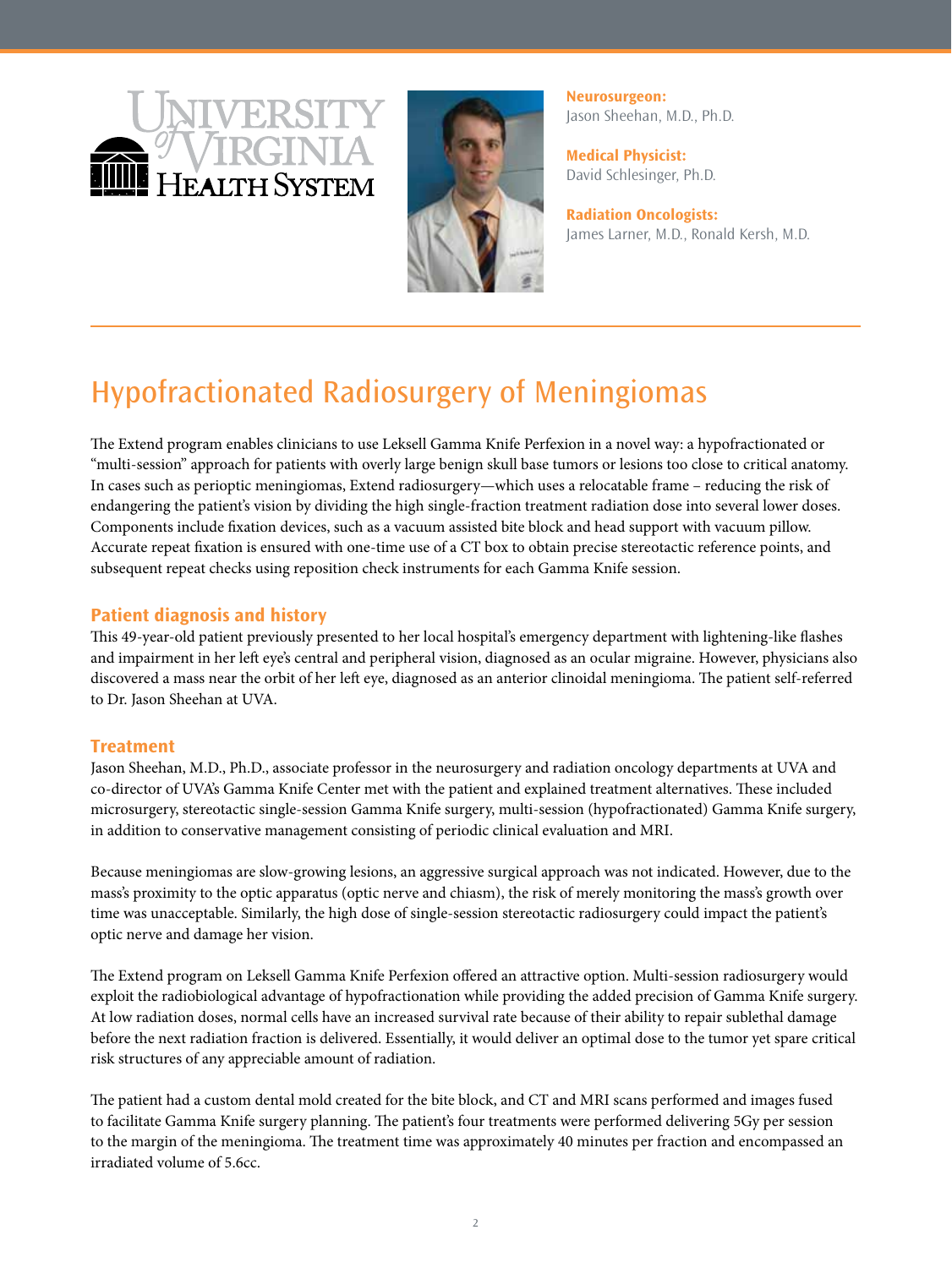#### **Conclusion**

The Extend™ radiosurgery went very well and the patient tolerated the procedure without any difficulties. Currently, this patient and six other patients who have had this treatment for various indications are awaiting followup MRI and consultation.

The Extend program provides an innovative way to expand the benefits of Gamma Knife® surgery for a variety of indications that are not ideal for traditional radiosurgery or other interventions. These include treatment of larger tumors and arteriovenous malformations, in addition to critically located and sensitive brain structures. Extend also enables treatment with Leksell Gamma Knife® even after most types of radiation therapy and avoids the use of rigid, pinaffixed stereotactic frames.



►<br>Figure 1. The patient had a left anterior clinoidal region meningioma. She underwent multi-session Gamma Knife® surgery with the Extend program. The MRI shows the tumor contoured in red, the prescription isodose in yellow, the 8 Gy isodose line in green and the optic tracts in purple.

*Since 1989, the Lars Leksell Center for Gamma Surgery at UVA has treated more than 6600 patients from 54 countries and every state in the United States. UVA is the first center in the United States to use the Extend*™ *program for Gamma Knife*®  *surgery.*